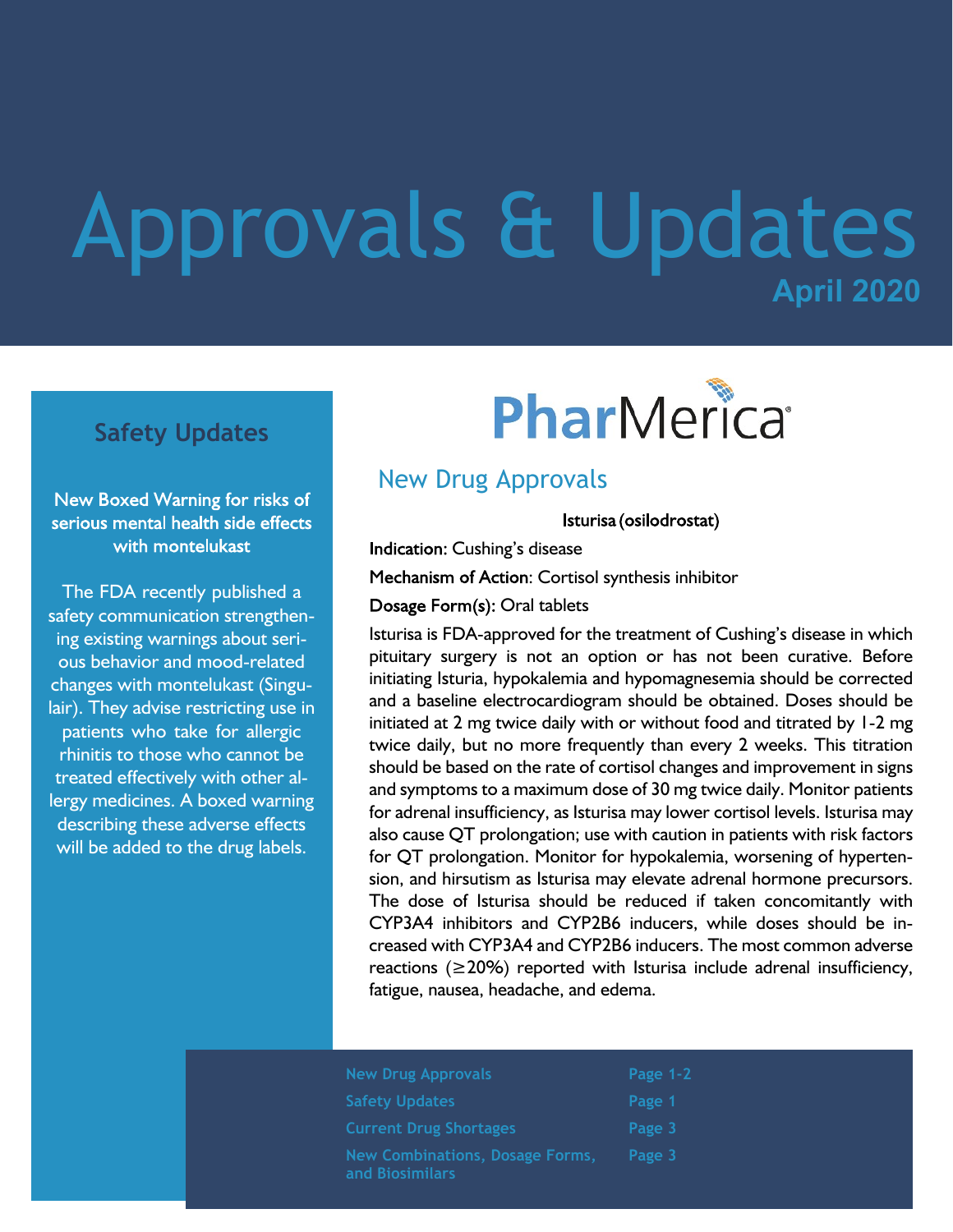Sarclisa (isatuximab-irfc)

Indication: Multiple myeloma

Mechanism of Action: CD38 monoclonal antibody

Dosage Form(s): Intravenous injection

Sarclisa is FDA-approved in combination with pomalidomide and dexamethasone for the treatment of multiple myeloma in patients who have received at least two prior therapies. Pre-infusion medications including dexamethasone, acetaminophen, H2 antagonists, and diphenhydramine should be administered prior to Sarclisa administration. The recommended dose is 10 mg/kg intravenously over 30-60 minutes. Sarclisa should be given in combination with pomalidomide and dexamethasone every week for 4 weeks followed by every 2 weeks until disease progression or unacceptable toxicity. Warnings and precautions include infusion-related reactions, neutropenia, and second primary malignancies. Monitor complete blood cell counts periodically during treatment, signs of infection, and development of second primary malignancies. Sarclisa also interferes with several laboratory tests including indirect antiglobulin tests, serum protein electrophoresis, and immunofixation tests. The most common adverse reactions (≥20%) reported with Sarclisa include neutropenia, infusion-related reactions, pneumonia, upper respiratory tract infection, and diarrhea. The most common hematology laboratory abnormalities (≥80%) include anemia, neutropenia, lymphopenia, and thrombocytopenia.

#### Zeposia (ozanimod)

Indication: Multiple sclerosis (MS)

Mechanism of Action: Sphingosine 1-phosphate (S1P) receptor modulator

Dosage Form(s): Oral capsules

Zeposia is FDA-approved for the treatment of relapsing forms of MS including clinically isolated syndrome, relapsing-remitting disease, and active secondary progressive disease. It is initiated with a 7-day titration: 0.23 mg once daily on days 1-4, 0.46 mg once daily on days 5-7. After initial titration, the recommended maintenance dose is 0.96 mg once daily. Patients who miss a dose of Zeposia in the first two weeks of therapy must reinitiate therapy with the 7-day titration. These capsules should be swallowed whole and can be administered with or without food. Zeposia may increase the risk of infection; a complete blood count should be obtained before initiation of treatment. Monitor for infection during treatment and for 3 months after discontinuation. Zeposia may also cause bradyarrhythmia and atrioventricular conduction delays. Preexisting cardiac conduction abnormalities should be assessed prior to initiation. Liver function tests should also be obtained as Zeposia may increase aminotransferase and bilirubin levels. Other warnings include increased blood pressure, decline in pulmonary function, and macular edema. The use of live attenuated vaccinations should be avoided during and up to 3 months after treatment with Zeposia. Co-administration with strong CYP2C8 inhibitors and BCRP inhibitors can increase exposure of active metabolites of ozanimod, increasing the risk of adverse reactions, therefore it is not recommended. Co-administration with CYP2C8 inducers should be avoided as it can reduce exposure to active metabolites and decrease efficacy. Common adverse reactions (≥4%) reported with Zeposia include upper respiratory infection, hepatic transaminase elevation, orthostatic hypotension, urinary tract infection, back pain, and hypertension.